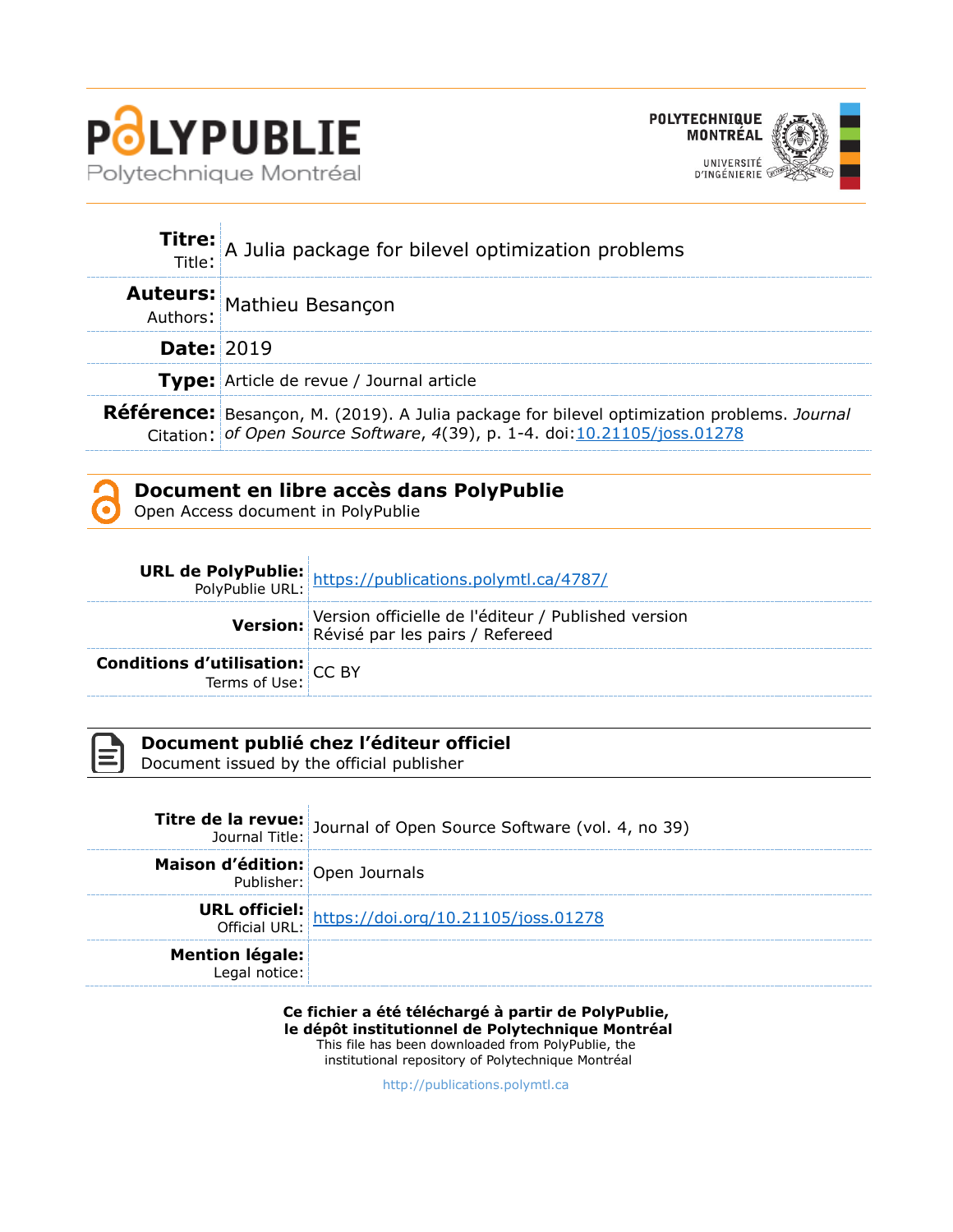

# A Julia package for bilevel optimization problems

### Mathieu Besancon<sup>1, 2, 3</sup>

1 École Polytechnique de Montréal, QC, Canada 2 GERAD, QC, Canada 3 INOCS, INRIA Lille Nord-Europe, France

# **DOI:** 10.21105/joss.01278

#### **Software**

- Review <sup>r</sup>
- Repository C
- Archive C

Submitted: 30 January 2019 Published: 01 July 2019

#### License

Authors of papers retain copyright and release the work under a Creative Commons Attribution 4.0 International License (CC-BY).

# **Summary**

Mathematical optimization is the discipline dealing with the determination of the best (or almost best) decision with respect to a specific cost function and to a set of constraints on the decision. Bilevel optimization is a class of mathematical optimization problems with the optimality conditions of a lower-level problem embedded in the constraints. BilevelOptimization.jl is a toolbox built on top of the JuMP.jl ecosystem for mathematical optimization (Dunning, Huchette, & Lubin, 2017). Bilevel optimization is used to tackle various problems in areas such as power systems, security applications, network design or market equilibria. See Dempe (2018) for an overview of applications and recent formulations and theoretical progress.

The computation of an optimal solution to a bilevel problem is in general hard. Even with all the constraints and the objectives at the two levels being linear, the resulting problem is non-convex and NP-hard, with a possibly disjoint feasible set. Optimization practitioners often rely on problem-specific properties and modeling techniques or heuristics. The goal of this package is to offer a both flexible model of a general class of bilevel problems and a solver which is compatible with the JuMP workflow.

### **Bilevel optimization**

A generic formulation for a bilevel problem is:

```
min x F(x,y)s.t. G_k(x,y) \le 0 for k in \{1..m\}y in arg min_y {f(x,y)}s.t.g_i(x,y) \le 0 for i in \{1...m\}ι
```
If the lower-level problem is convex, i.e., if the functions  $f(x, y)$  and  $q_i(x, \cdot)$  are convex and if Slater's qualification constraints hold, the Karush-Kuhn-Tucker conditions can be used to characterize the optimality at the lower-level.

For most lower-level problems, there are several optimal solutions (different solutions yielding the same optimal value of the objective). Several methodologies have been developed for such cases, the two primary approaches being the optimistic and pessimistic bilevel formulations (Dempe, 2018), regularizing the set-valued problem by guaranteeing the uniqueness of the lower-level solution. The approach used in BilevelOptimization.jl is the optimistic one.

This package is initially designed for a problem of the form:

Besançon, (2019). A Julia package for bilevel optimization problems. Journal of Open Source Software, 4(39), 1278. https://doi.org/10. 1 21105/joss.01278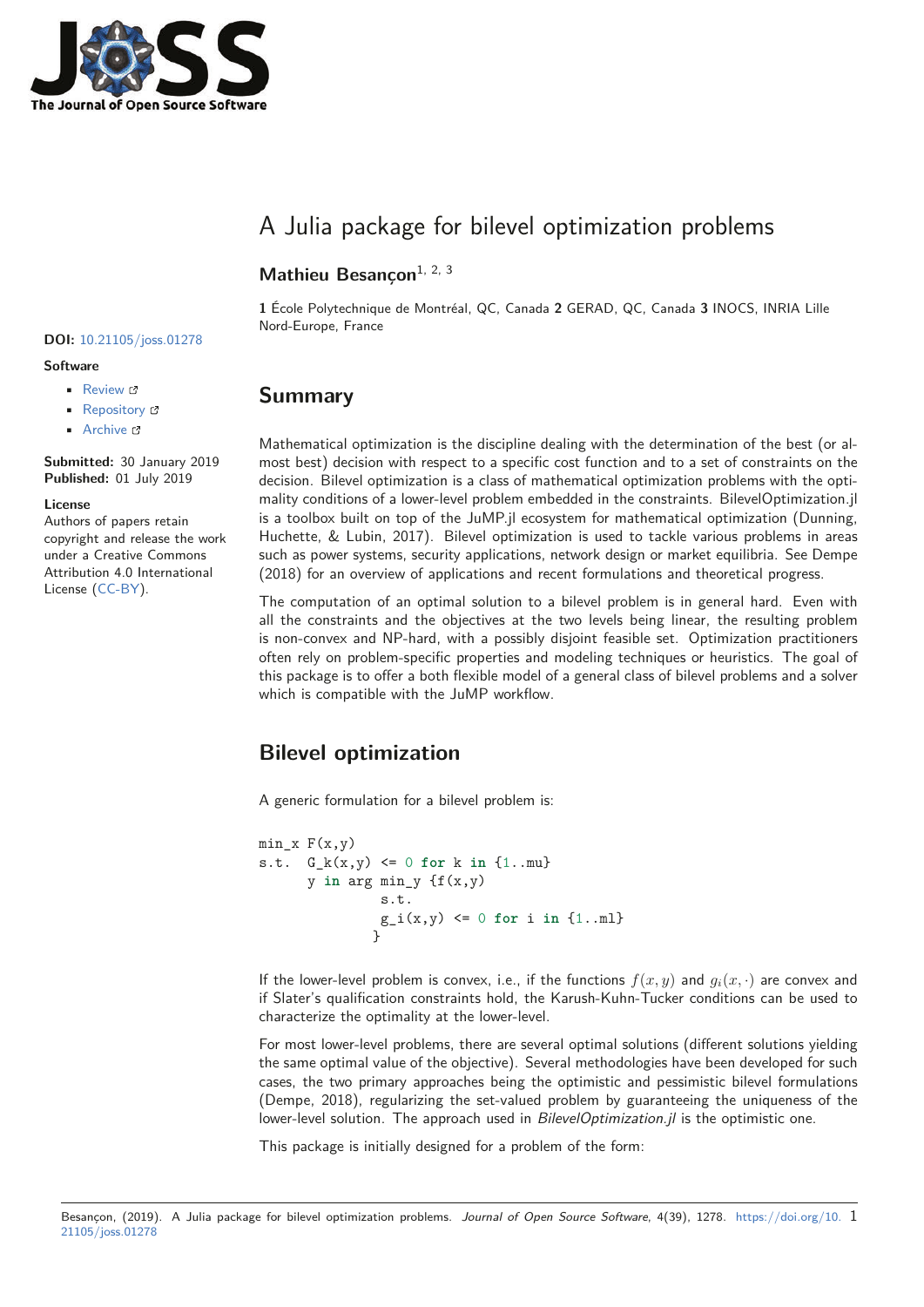

```
min x cx^T x + cy^T ys.t. G x + H y \leq qx \ge 0x[j] integer for j in Jx
     y in arg min y \{d^T y + x^T F ys.t. A x + B y \le by \geq 0þ
```
The single-level reduction of the optimistic version of this problem is:

```
min_{x,y,lambda} cx<sup>\tau</sup> x + cy<sup>\tau</sup> y
s.t. G x + H y \leq qA x + B y \le bx, y \ge 0x[i] integer for j in Jx
      d + F<sup>\cap</sup>T x + B\capT * lambda = 0
      lambda[i] * (b - A x - B y)[i] = 0 for i in \{1..m1\}
```
The last equation is a complementarity constraint, corresponding to the fact that at least one of  $(\lambda_i, s_i)$  has to be equal to zero, where  $s_i$  is the slack variable associated with constraint i. This non-convex, non-linear constraint cannot be tackled efficiently by common optimization solvers and needs to be re-formulated. The two common approaches are linearization using a binary variable and "big-M" primal and dual upper bounds and Special Ordered Sets of type 1 (SOS1) (Pineda & Morales, 2019). A special ordered set 1 is a group of two or more variables, of which at most one can be non-zero. Mixed-Integer Linear solvers use this information for branching directly on the two variables. In the case of the bilevel problem presented above, the sets contain the slack variable and dual variable associated with each lower-level constraint, forcing at least one of them to zero.

# Types and methods for bilevel optimization

The data for a bilevel linear problems are stored in the BilevelLP structure, with the same notation as used above. A JuMP. Model can be built from scratch from these data or passed on to the build\_blp\_model function which adds the lower-level feasibility and optimality constraints. This function supports different signatures through multiple dispatch. To build the model from scratch using the data from BilevelLP, the function is called as follows:

```
build_blp_model(bp::BilevelLP, solver; [comp_method])
```
It returns a tuple  $(m, x, y, \lambda)$  hambda, s) with:

- . m: the JuMP model.
- $\bullet$  x: the upper-level vector of variables.
- v: the lower-level vector of variables.
- Lambda: the lower-level dual variables, and
- $\bullet$  s: the lower-level slack variables.

Other signatures allow users to modify an already-existing JuMP model without storing every constraint or variable into a BilevelLP structure.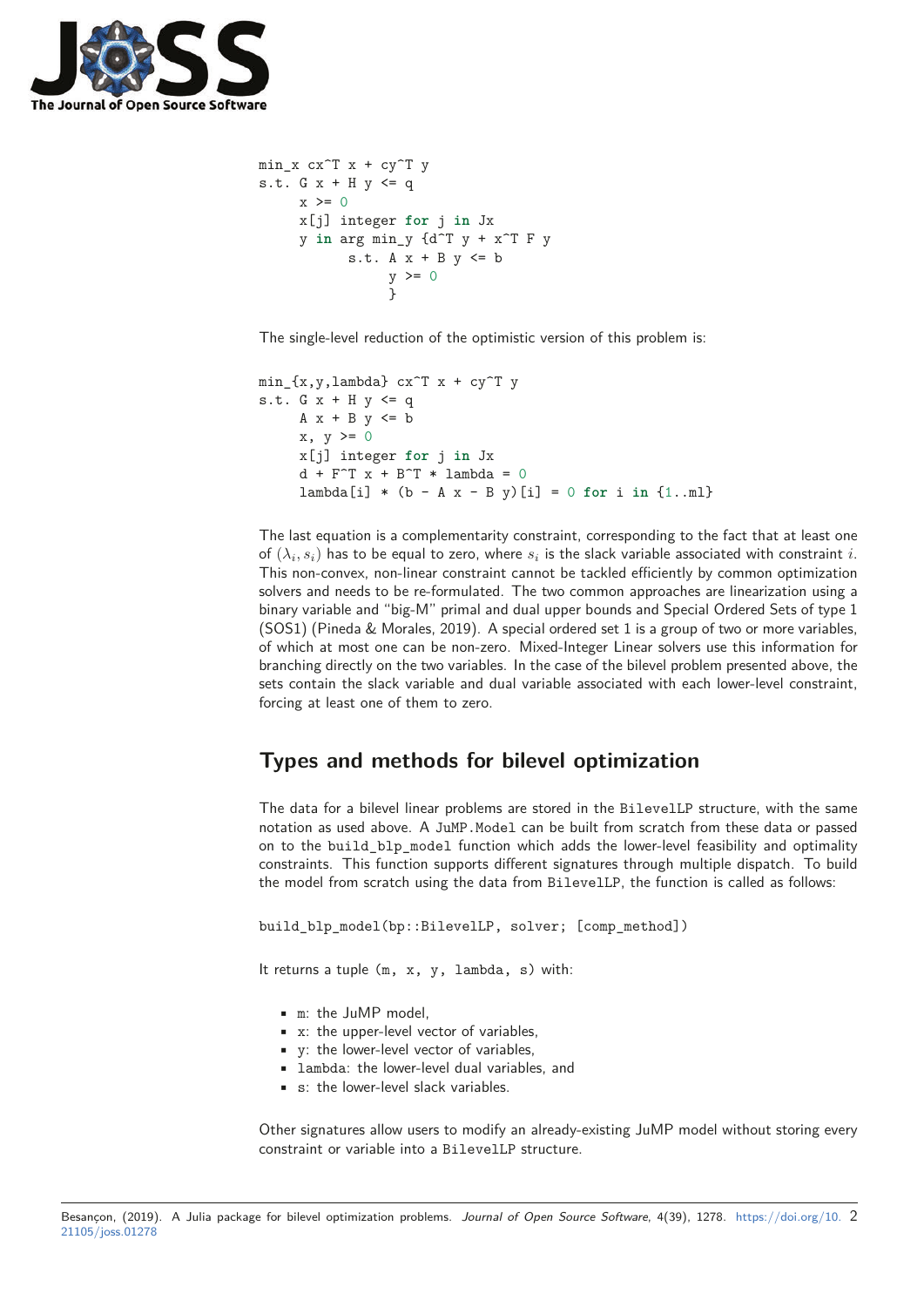

All signatures of the build blp model function include a keyword argument comp method for the choice of method to tackle complementarity constraints. The two methods mentioned in the previous section are represented as types, SOS1Complementarity and BoundComple mentarity. For the second option, primal and dual bounds can either be scalars or vectors to use bounds adapted to each constraint. Some problem-specific methods are often used in the literature to handle complementarity constraints in an efficient way. Users of the package can define a new type, optionally sub-typed from ComplementarityMethod, and define the following function:

add\_complementarity\_constraint(m, cm::CM, s, lambda, y, sigma)

where CM is the complementarity constraint type.

# **Application to toll-setting problems**

The toll-setting problem is a class of bilevel optimization where the two levels of decision are taken on a graph (Brotcorne, Labbé, Marcotte, & Savard, 2001). It belongs to the more general framework of network pricing problems with applications in road management (Harks, Schröder, & Vermeulen, 2019) or telecommunication network reliability (Hayrapetyan, Tardos, & Wexler, 2007).

In this problem, the upper level decides on a toll to apply on some arcs of a directed graph. Each arc has an initial cost and a cost resulting from an upper-level decision. The lower-level problem then consists in finding the minimum-cost flow from a source to a sink with a minimum circulating flow. This problem can be entirely modeled using the framework presented above, using a composite datatype defined in the package for holding all required data, and allowing users to bypass the re-formulation of the model from its algebraic JuMP form to a standard form. Users can describe their problem using the BilevelFlowProblem struct containing:

- The initial matrix of arc costs init\_cost,
- A boolean matrix indicating which edges are taxable taxable edges,
- The capacity matrix capacities,
- The different levels of tax that can be applied to each arc tax\_options, and
- The minimum amount of flow that the follower needs to pass from source to sink minflow

Building the JuMP.Model is done similarly to the generic bilevel problem, using the following signature:

build\_blp\_model(bfp::BilevelFlowProblem, solver; [comp\_method])

# **More general problem formulations**

Even though BilevelOptimization.jl is designed for linear-linear bilevel problems which can be described by the BilevelLP type, the API allows users to bypass the upper-level problem specification. They can provide a pre-built JuMP.Model with the upper-level objective and constraints already set, for instance for quadratic or conic upper level formulations. The only requirement is that the solver must support both the type of constraints specified in the model and in the comp\_method. This flexibility allows users to leverage some recent advances on mixed-integer convex optimization and solvers tackling these problems (Lubin, Yamangil, Bent, & Vielma, 2016). As of the current state of BilevelOptimization.jl, the only restricted part of the model is the linear-quadratic lower-level, which is required to exploit Karush-Kuhn-Tucker conditions.